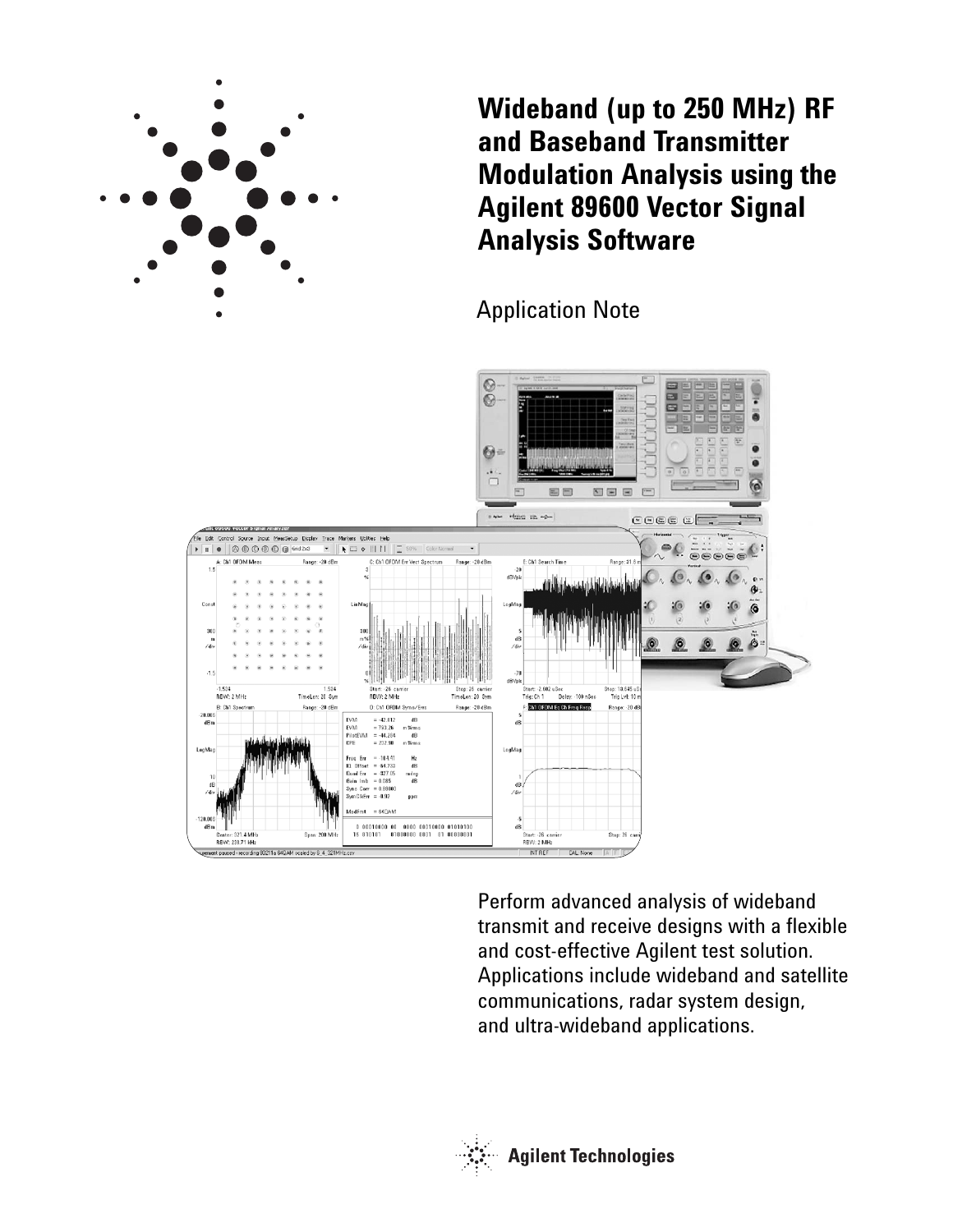The combination of the PSA Series spectrum analyzer, Infiniium oscilloscope and 89600 VSA software gives you the industry's most versatile wideband measurement system. Make RF and baseband measurements using consistent analysis methods, and link the results directly back into PHY simulations running on Agilent EEsof's Advanced Design System.

## **Key Features**

## This combination:

- Provides wideband communications and radar systems analysis from baseband to RF.
	- Up to 250 MHz demodulation bandwidth at RF (3.05 GHz to 26.5 GHz)
	- Up to 6 GHz IQ demodulation bandwidth at baseband
	- Troubleshoot zero IF (ZIF) operation
	- Differential IQ measurements
	- Receiver EVM measurements
- Offers highly advanced modulation analysis capability on both RF and baseband signals using Agilent's 89600 vector signal analysis software.
	- Up to 24 digital demodulators, with 8 filters, including user-defined
	- Easy-to-use time-gated signal analysis
	- Flexible display formatting, including spectrograms for tracking frequency and amplitude behavior of signals, particularly those with poor-signal-to-noise ratio and frequency hopping signals
	- Time-capture for analyzing signals or transients off-line
- Enables industry-leading general purpose spectrum analysis capability using the PSA Series of spectrum analyzers.
	- Excellent speed, dynamic range, and accuracy
	- All-digital IF provides fast FFT-based or traditional swept analog measurements
- Allows you to run the VSA software either inside the Infiniium oscilloscope for an integrated solution, or on an external PC for data-sharing, and off-line for remote analysis.
- Offers advanced calibration support via the VSA software fixed equalizer, providing high accuracy measurements right across the measurement band (calibration dependent on reference calibration signal).
- Enables you to move effortlessly between the simulated and real world using the power and connectivity of Agilent's VSA software, using Agilent's EEsof Advanced Design System software.
	- Use Agilent's connected solutions for prototyping solutions: feed ADS simulations into real hardware for signal generation, or feed real hardware outputs into an ADS simulation
- Measures advanced receiver characteristics, using the same equipment with the addition of an appropriate source.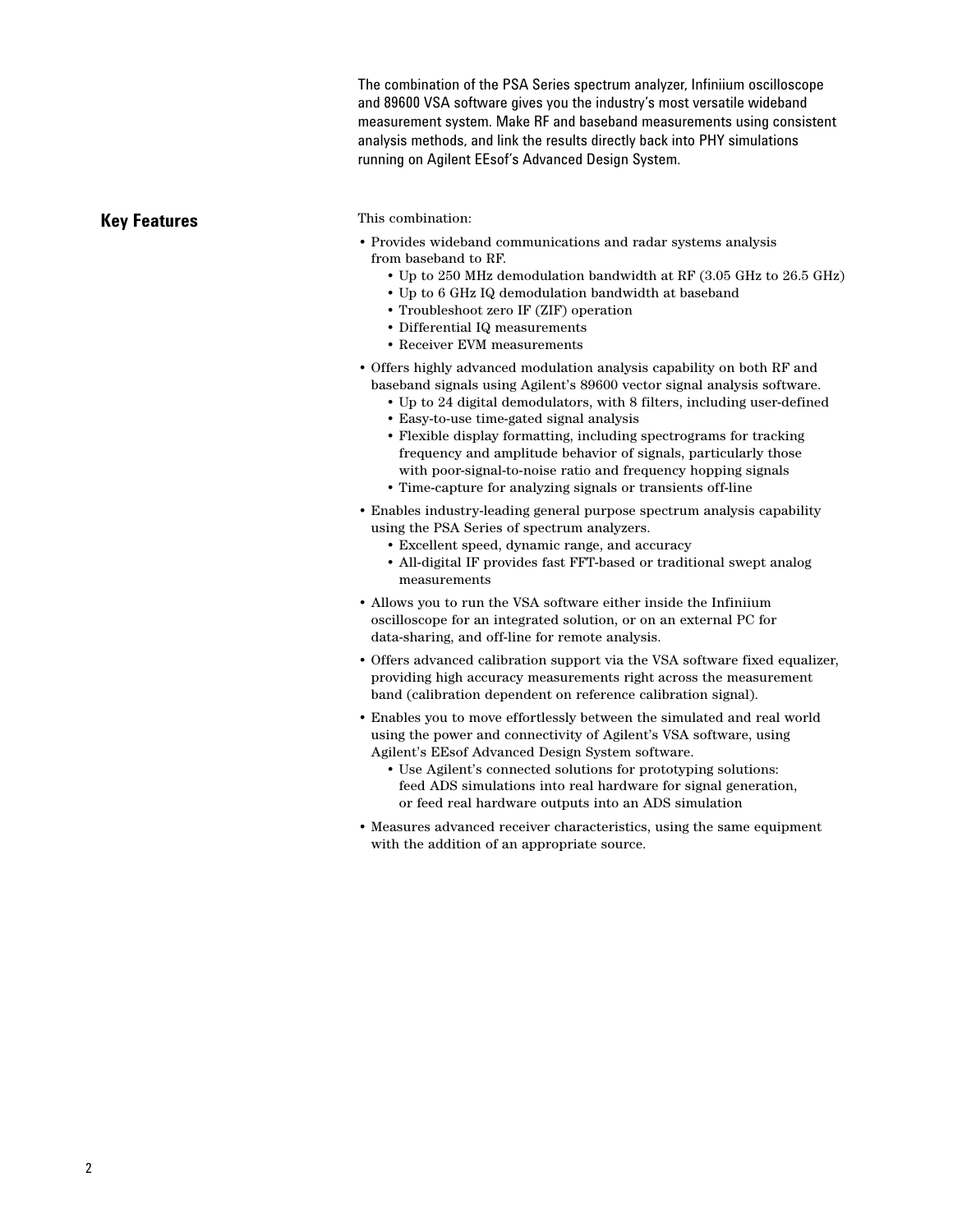# **Solution Overview**

**Background**

**System Calibration**

The system consists of the following Agilent products:

- Agilent PSA Series high performance spectrum analyzer, with Option HN8 (wideband IF output).
- Compatible Agilent Infiniium oscilloscope.
- 89600 vector signal analysis software, with options 200 (basic vector signal analysis) and 300 (hardware connectivity)

For examples of how to use this solution in test configurations, see Figures 5 and 6.

### **250 MHz vector signal analysis**



**Figure 1. Measurement setup for making measurements on signals with up to 250 MHz bandwidth. The RF input is fed into the PSA Series high performance spectrum analyzer with Option HN8 wideband IF output. Or, feed differential IQ baseband inputs directly into the Infiniium oscilloscope.**

The down-conversion path can be calibrated using channel equalization, a method used by receivers to compensate for channel imperfections.

The 89600 VSA software provides a fixed equalization feature, which you can use to reduce imperfections in the measurement channel. To use this feature, a known good signal is used to characterize a channel and create an equalization function. Because the channel imperfections are stable and will not change for subsequent measurements (key assumption), you can use fixed equalization to compensate for them. Using this compensation as part of the measurement system allows more accurate characterization of the DUT performance.

The fixed equalization feature in the 89600 VSA software will store the downconverter performance (i.e., the spectrum analyzer IF output) and automatically remove its effect from the measurement before displaying the results.

Fixed equalization applies a fixed FIR equalization filter (constructed from the frequency response data stored in a data register) to the data, along with time corrections for the channel.

The FIR filter is defined by its frequency response rather than by its impulse response.

The frequency response measurement is performed with a source generating a noise-like signal, which has a bandwidth greater than the signal of interest.

For more information, check the help text of the 89600 VSA software, available with the demo version of the software.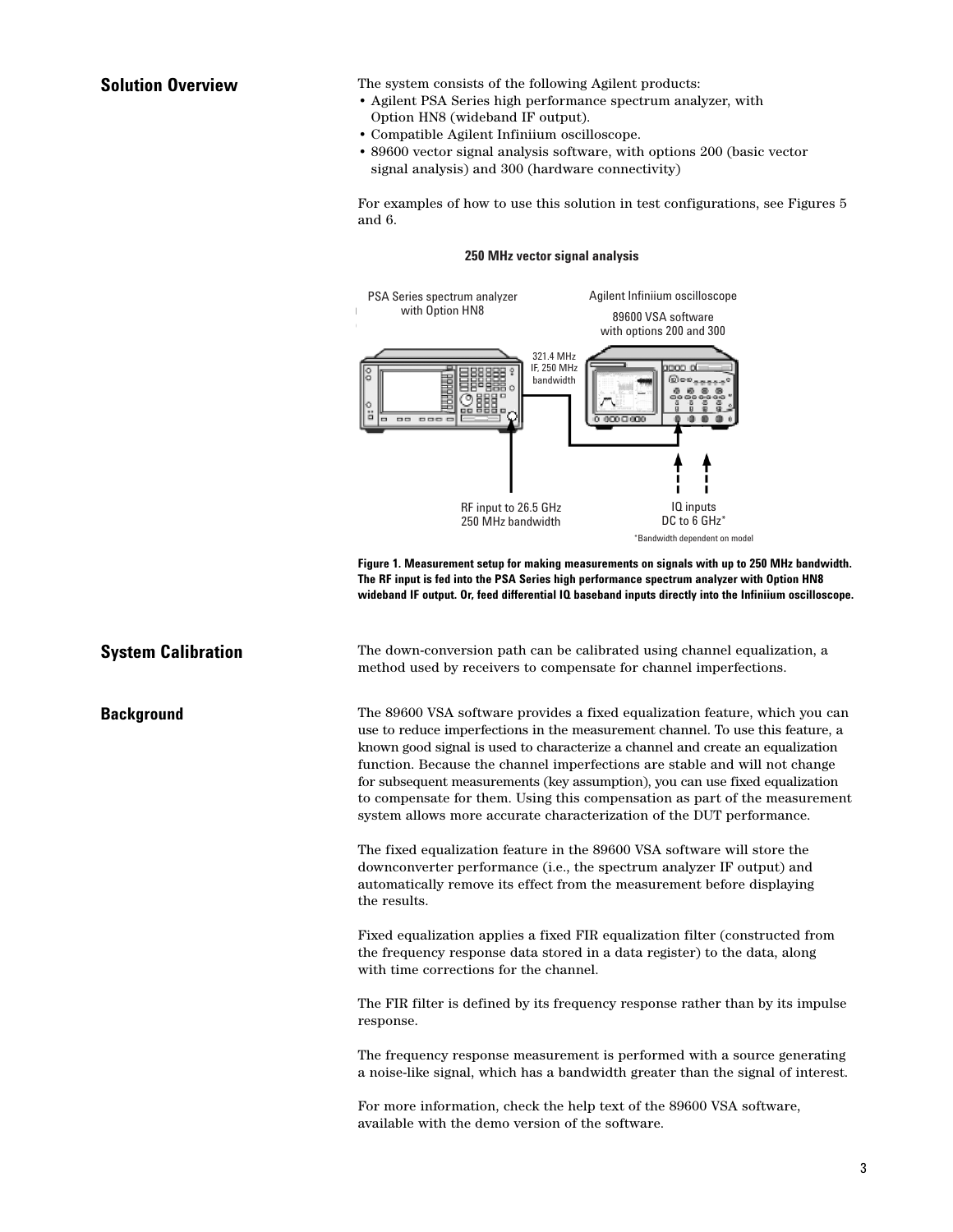Performing a fixed equalization calibration using the setup provided below in Figure 2 is simple. The first step is to connect the source output to the RF input of the PSA. Then, use the following procedure for setting up the 89601 VSA software hosted in the Infiniium scope:

- In Trace | Data, select **Ch Frequency Response**. This will show the frequency response of the measurement channel.
- In File | Copy Trace, select **D1** to store the channel frequency response. Select OK to close the dialog box.
- In Utilities | Fixed Equalization, select **Channel 1** and register **D1**. Check-mark **Fixed Equalization**. Close the dialog box.
- Re-start the measurement and notice the equalized channel frequency response is now nearly flat. The fixed equalizer is compensating for the channel imperfections.



**Figure 2. Measurement setup for generating fixed equalization calibration data. This product note describes the first method. See the 89600 VSA software help text for information on generating correction data via a stepped or swept CW signal.**

Within the span and at the center frequency of the signal of interest, the frequency response should be near 0 dB, and should appear stable. See Figures 3 and 4 for examples of frequency response before and after calibration.

The calibration is finished and the real DUT is ready to be connected. Figures 5 and 6 show the DUT connection in an example configuration.

## **Calibration source suggestions**

*Equalizer-based calibration:* Agilent 81132A pulse generator creating a PRBS signal at > 100 Mbps rate, driving a wideband mixer such as Marki M9-0540IN

*Swept CW calibration:* Agilent PSG for swept amplitude calibration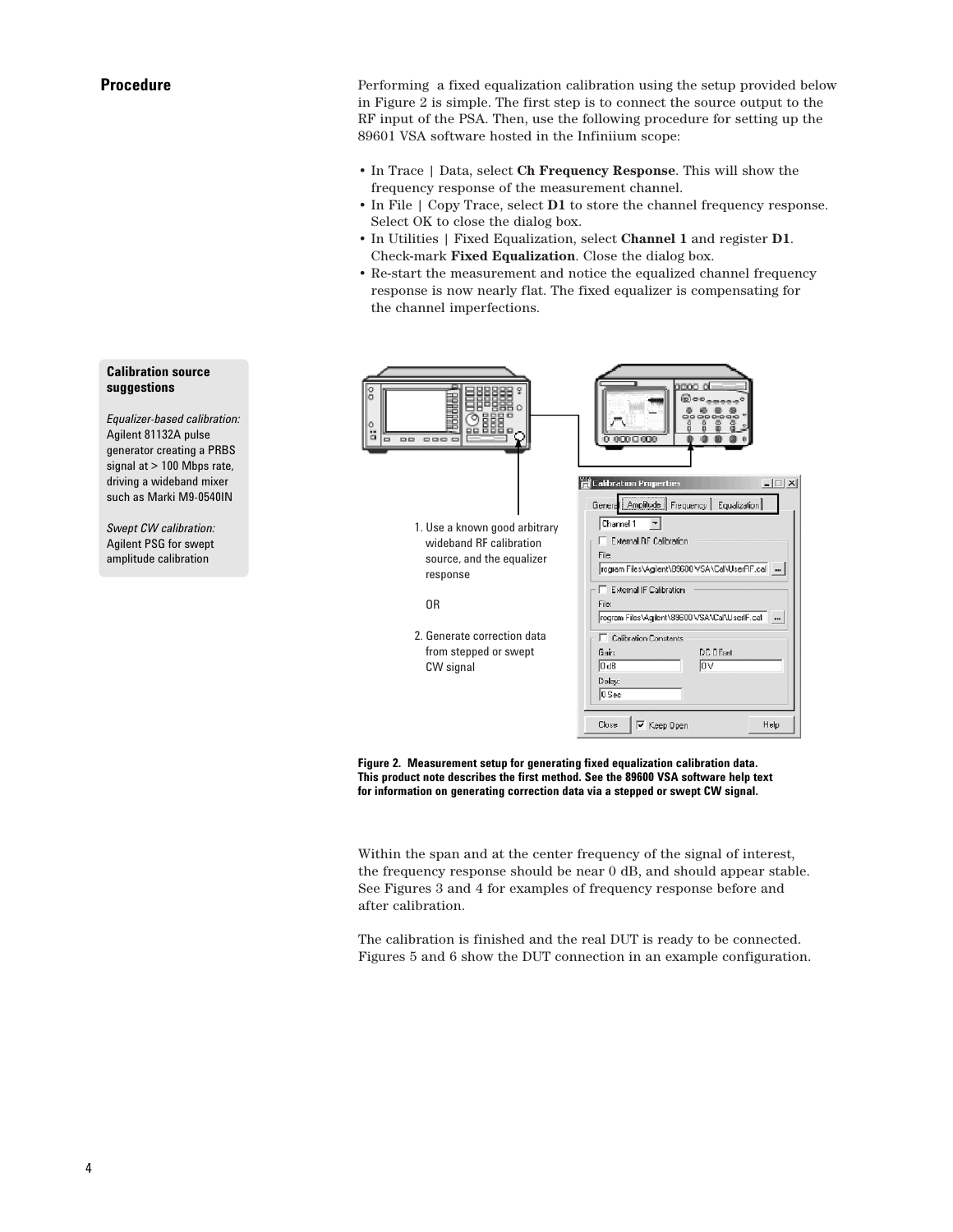# **Fixed Equalization Calibration Examples**

Below are some example plots of system flatness, with and without correction.



**Figure 3. Un-corrected output from PSA Option HN8 showing 300 MHz wide span, with 0.5 dB per division**



**Figure 4. Same 300 MHz wide span using fixed equalizer correction, with 0.1 dB per division. Notice the dramatic increase in improved flatness.**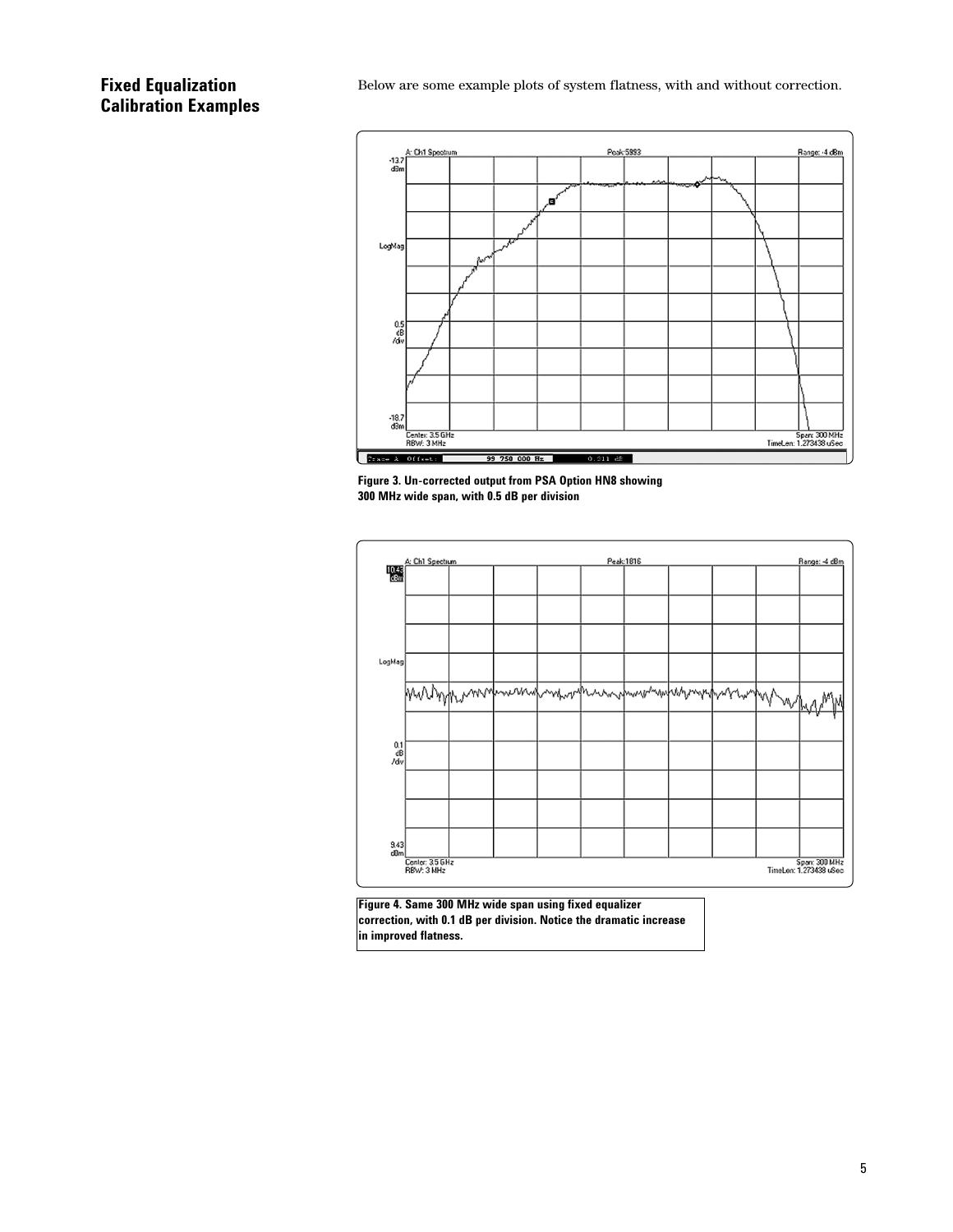# **Example Test Configurations**







**Figure 6. Receiver test configuration**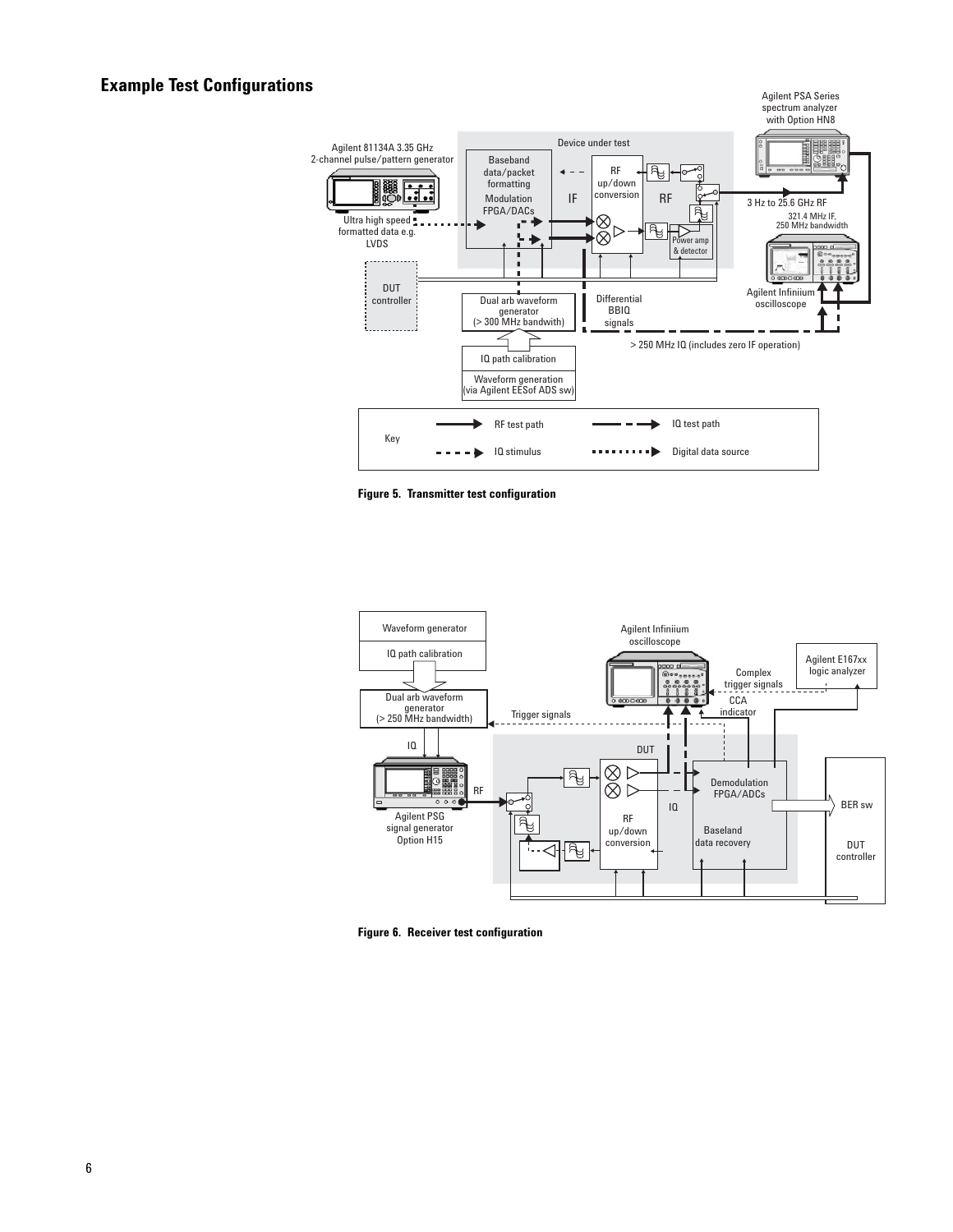# **Additional Configuration Information**

| <b>PSA Series</b><br>spectrum analyzer model | <b>Frequency range</b> | <b>Required option</b>                                     |  |
|----------------------------------------------|------------------------|------------------------------------------------------------|--|
| E4440A                                       | 3 Hz to 26.5 GHz       |                                                            |  |
| F4443A                                       | 3 Hz to 6.7 GHz        | * Option HN8 pre-selector bypass<br>for wideband IF output |  |
| E4445A                                       | 3 Hz to 13.2 GHz       |                                                            |  |
| F4446A*                                      | 3 Hz to 44 GHz         |                                                            |  |
| F4448A*                                      | 3 Hz to 50 GHz         |                                                            |  |
|                                              |                        |                                                            |  |

\*Pre-selector bypass available only for frequencies below 26.5GHz

| Infiniium<br>oscilloscope | <b>Analysis</b><br>bandwidth | <b>Maximum</b><br>sampling rate | <b>Standard memory</b><br>depth (samples) | <b>Optional memory</b><br>depth (samples)* |
|---------------------------|------------------------------|---------------------------------|-------------------------------------------|--------------------------------------------|
| 54830B/D                  | 0 to 780 MHz                 | $2$ GSa/s                       | 2M                                        | 4M, 8M                                     |
| 54831B/D                  | 0 to 780 MHz                 | $2$ GSa/s                       | 2M                                        | 4M, 8M                                     |
| 54832B/D                  | 0 to 1 GHz                   | 4 GSa/s                         | 2M                                        | 4M, 8M                                     |
| 54853A                    | $0$ to 2.5 GHz               | $20$ GSa/s                      | 256K                                      | 1M @ 20 GSa/s                              |
|                           |                              |                                 |                                           | $32M \odot 2GSa/s$                         |
| 54854A                    | $0$ to 4 GHz                 | $20$ GSa/s                      | 256K                                      | 1M @ 20 GSa/s                              |
|                           |                              |                                 |                                           | $32M \odot 2GSa/s$                         |
| 54855A                    | $0$ to 6 GHz                 | $20$ GSa/s                      | 256K                                      | 1M @ 20 GSa/s                              |
|                           |                              |                                 |                                           | $32M \odot 2GSa/s$                         |

\*Maximum memory depth recommended

|                                                                                                                                                       | <b>Required options</b> | <b>Recommended options*</b>                                                                                            |
|-------------------------------------------------------------------------------------------------------------------------------------------------------|-------------------------|------------------------------------------------------------------------------------------------------------------------|
| 89600 vector signal<br>signal analysis<br>analysis software<br>Option 300 Hardware<br>Includes models<br>Connectivity<br>89601A, 89601AN,<br>89601N12 | Option 200 basic vector | * AYA vector modulation analysis                                                                                       |
|                                                                                                                                                       |                         | * B7R WLAN modulation analysis<br>* B7N 3G modulation analysis<br>*105 link to ADS<br>* B7S 802.16 modulation analysis |

\* See 89600 VSA software product literature for additional options.

**Related Literature** *E4440A PSA Series Spectrum Analyzers Brochure,* literature number 5980-1283E

> *E4440A PSA Series Spectrum Analyzers Data Sheet,* literature number 5980-1284E

*89600 Vector Signal Analyzer Software 89601A/89601AN/89601N12 Data Sheet,* literature number 5989-1786EN

*89600 Vector Signal Analyzer Software 89601A/89601AN/89601N12 Technical Overview,* literature number 5989-1679EN

*Hardware Measurement Platforms for The Agilent 89600 Series Vector Signal Analyzer Software Data Sheet,* literature number 5989-1753EN

*Infiniium 54830 Series Oscilloscopes Brochure,* literature number 5988-3788EN

*Agilent Infiniium Oscilloscopes Performance Guide Using 89601A Vector Signal Analyzer Software Application Note,* literature number 5988-4096EN

*RF Testing of Wireless LAN Products Application Note 1380-1,* literature number 5988-3762EN

*IEEE 802.11 Wireless LAN PHY Layer (RF) Operation and Measurement Application Note 1380-2,* literature number 5988-5411EN

*Spectral Analysis Using a Deep-Memory Oscilloscope Fast Fourier Transform (FFT). Application Note 1383-1,* literature number 5988-4368EN

*Equalization Techniques and OFDM Troubleshooting for Wireless LANs Application Note AN 1455,* literature number 5988-9440EN

*Extended Calibration Using the Agilent 89600 Vector Signal Analyzer Application Note 1443,* literature number 5988-7814EN